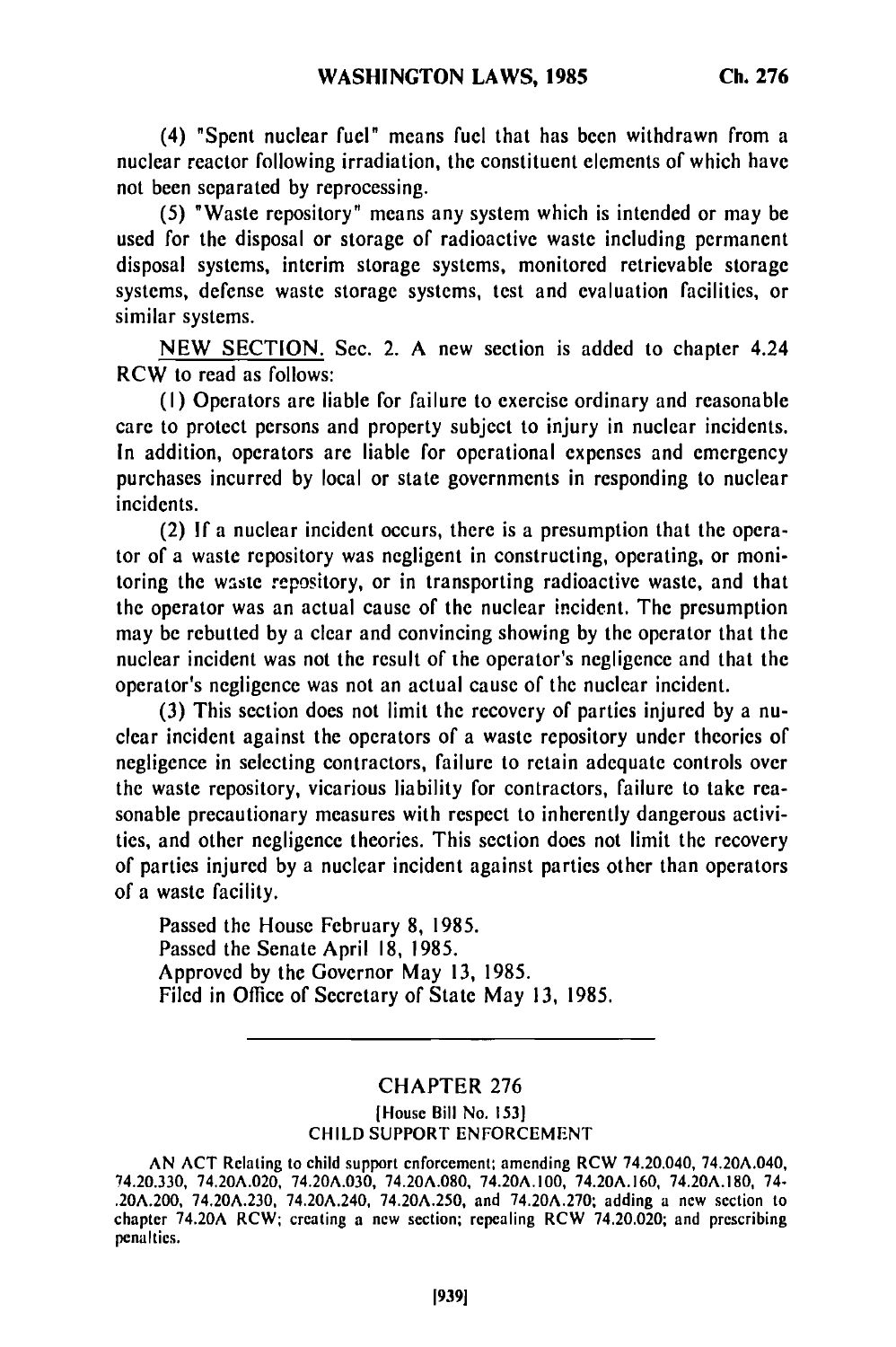Be it enacted **by** the Legislature of the State of Washington:

Sec. **I.** Section **5,** chapter **322,** Laws of **1959** as last amended **by** section **29,** chapter **260,** Laws of 1984 and RCW 74.20.040 are each amended to read as follows:

**(1)** Whenever the department of social and health services receives an application for public assistance on behalf of a child, the department shall take appropriate action under the provisions of this chapter, chapter 74.20A RCW, or other appropriate statutes of this state to establish or enforce support obligations against the parent or other persons owing a duty to pay support moneys.

(2) The secretary may accept ((applications)) a request for support enforcement services on behalf of persons who are not recipients of public assistance and may take appropriate action ((in appropriate cases)) to establish or enforce support obligations against the parent or other persons owing a duty to pay moneys.  $((\text{Applications}))$  Requests accepted under this ((section)) subsection may be conditioned upon the payment of a fie as required through regulation issued **by** the secretary. Action may be taken under the provisions of chapter 74.20 RCW, the abandonment or nonsupport statutes, or other appropriate statutes of this state, including but not limited to remedies established in shapter 74.20A RCW, to establish and enforce said support obligations. The secretary may establish **by** regulation, ((such)) reasonable standards ((as may be necessary to limit applications)) and qualifications for support enforcement services under this subsection. ((Said standards shall take into account the income, property, or other resources already available to support said person for whom a support obligation **(3)** The secretary may accept requests for support enforcement services

from child support enforcement agencies in other states operating child support programs under Title IV-D of the social security act, and may take appropriate action to establish and enforce support obligations against the parent or other person owing a duty to pay support moneys. Requests from such agencies must be accompanied **by** a request for support enforcement services executed **by** the state agency submitting the application and the person to whom the support moneys were owed authorizing the secretary to initiate appropriate action to establish, enforce, and collect the support obligation on their behalf. The application shall contain and be accompanied **by** such information and documentation as the secretary may **by** rule require.

The department may take action to establish, enforce, and collect a support obligation, including performing related services, under this chapter and chapter 74.20A RCW, or through the attorney general or prosecuting attorney for action under chapter 26.09, 26.18, 26.20, 26.21, or 26.26 RCW or other appropriate statutes or the common law of this state.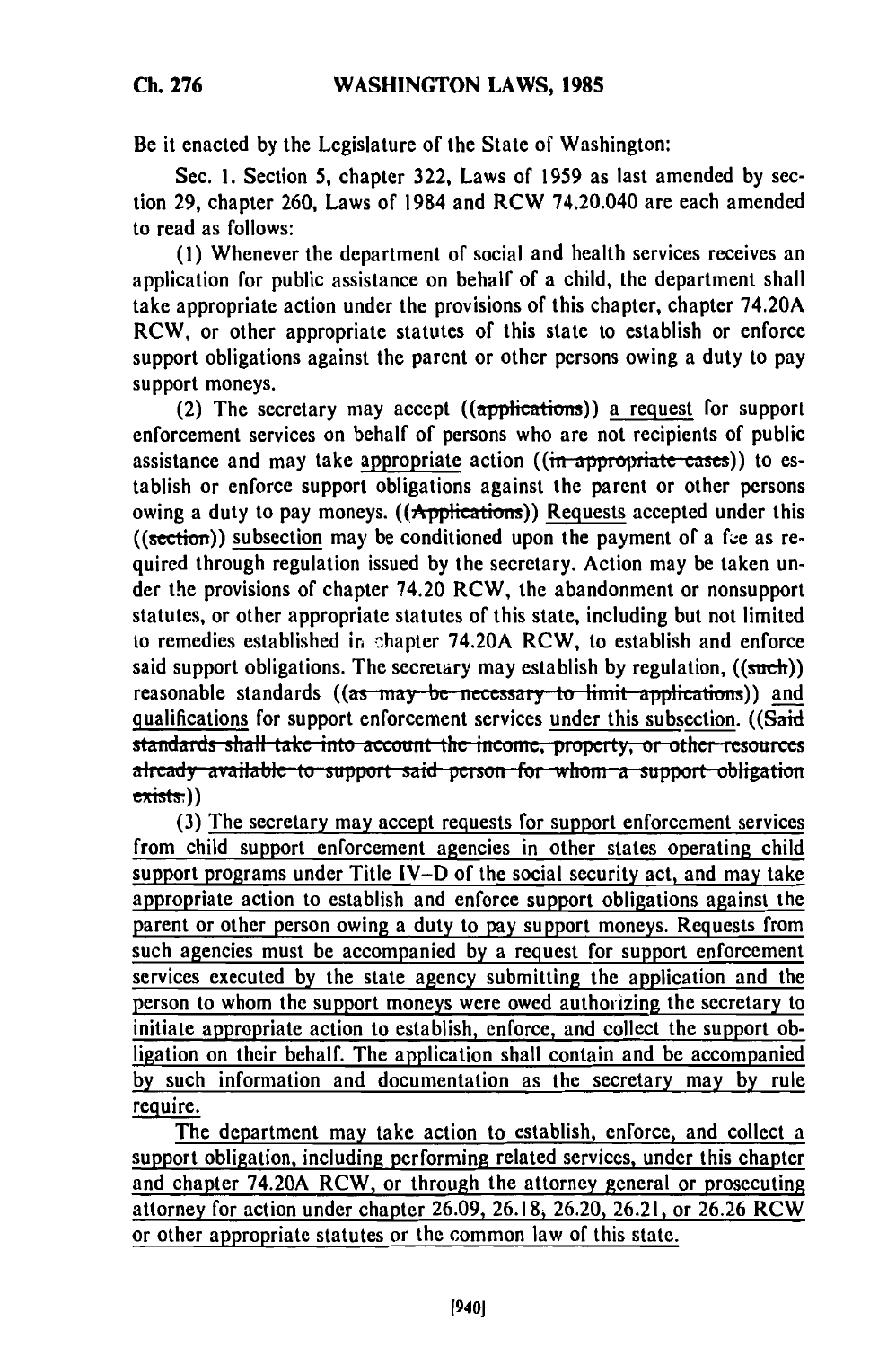**(4) The** secretary may charge and collect a fee from the person obligated to pay support to compensate the department for services rendered in establishment of or enforcement of support obligations. This fee shall be limited to not more than ten percent of any support money collected as a result of action taken **by** the secretary. The fee charged shall be in addition to the support obligation. In no event may  $((the *fee* be))$  any moneys collected **by** the department of social and health services from the person obligated to pay support be retained as satisfaction of fees charged until all current support obligations have been satisfied. The secretary shall **by** regulation establish reasonable fees for support enforcement services and said schedule of fees shall be made available to any person obligated to pay support. The secretary may, on showing of necessity, waive or defer any such fee.

 $((4))$  (5) Fees, due and owing, may be collected as delinquent support moneys utilizing any of the remedies in chapter 74.20 RCW, chapter 74.20A RCW, chapter **26.21** RCW, or any other remedy at law or equity available to the department or any agencies with whom it has a cooperative or contractual arrangement to establish, enforce, or collect support moneys or support obligations.

 $((\left\lbrace 5 \right\rbrace))$  (6) The secretary may waive the fee, or any portion thereof, as a part of a compromise of disputed claims or may grant partial or total charge off of said fee if the secretary finds there are no available, practical, or lawful means **by** which said fee may be collected or to facilitate payment of the amount of delinquent support moneys owed.

Sec. 2. Section 4, chapter 164, Laws of **1971** ex. sess. as amended **by** section **5,** chapter **183,** Laws of **1973 1st** ex. sess. and RCW 74.20A.040 are each amended to read as follows:

The secretary may issue a notice of a support debt accrued and/or accruing based upon ((subrogation to-or)) RCW **74.20A.030,** assignment of ((the judgment)) a support debt or a request for support enforcement services under RCW 74.20.040 (2) or **(3),** to enforce and collect a support debt created by a superior court order. Said notice may be served upon the debtor in the manner prescribed for the service of a summons in a civil action or be mailed to the debtor at his last known address by certified mail, return receipt requested, demanding payment within twenty days of the date of receipt. Said notice of debt shall include a statement of the support debt accrued and/or accruing, computable on the amount required to be paid under any superior court order to which the department is subrogated or is authorized to enforce and collect under RCW 74.20A.030, has an assigned interest, or has been authorized to enforce pursuant to RCW 74.20- .040 (2) or (3); a statement that the property of the debtor is subject to collection action; a statement that the property is subject to lien and foreclosure, distraint, seizure and sale, or order to withhold and deliver; and a statement that the net proceeds will be applied to the satisfaction of the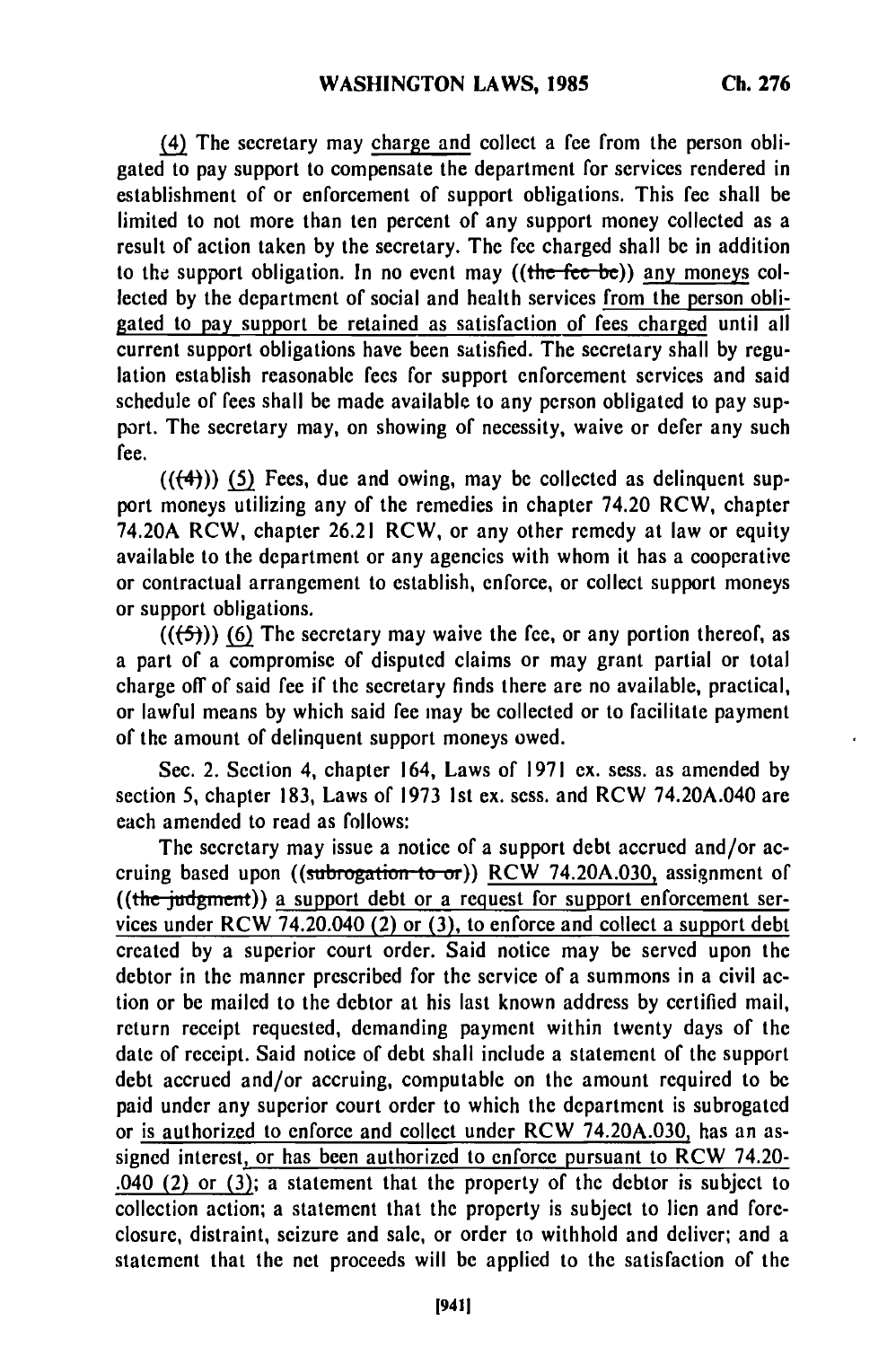support debt. Action to collect ((said subrogated or assigned)) a support debt **by** lien and foreclosure, or distraint, seizure and sale, or order to withhold and deliver shall be lawful after twenty days from the date of service upon the debtor or twenty days from the receipt or refusal **by** the debtor of said notice of debt.

Sec. **3.** Section 22, chapter **171,** Laws of **1979 cx.** sess. and RCW 74- **.20.330** are each amended to read as follows:

**(1)** Whenever public assistance is paid under this title, each applicant or recipient is deemed to have made assignment to the department of any rights to a support obligation from any other person the applicant or recipient may have in his or her own behalf or in behalf of any other family member for whom the applicant or recipient is applying for or receiving public assistance, including any ((rights)) unpaid support obligation or support debt which ((have)) has accrued at the time the assignment is made. Payment of public assistance under this ((chapter)) title operates as an assignment **by** operation of law.

(2) The department may, ((during the four months)) and under appropriate circumstances shall, continue to establish the support obligation and to enforce and collect the support debt for a period not to exceed three months from the month following the  $((\text{last}))$  month in which such family ceased to receive public assistance  $((\text{was-paid}))$ , and thereafter if a nonassistance ((application)) request for support enforcement services has been made under RCW 74.20.040(( $\frac{1}{\sqrt{2}}$  **pay the family, from collections made on** the delinguent support assigned, an amount equal to the monthly amount required by either the superior court order for support or the administrative order-entered-under-RCW 74.20A.055. Nothing in this section-shall-be construed to permit the department to make such payments for months in which no collections have been made on the delinquent support assigned; **1101 1131 is the department permitted to make payments for the support of one** person from collections on the delinquent support assigned by a different person. The department has, upon making any such payment, by operation of law an additional assignment of the unpaid obligation owed for the month in which the payment is made. The department shall take action to collect the unpaid obligation to reimburse itself and/or the federal government for the payment made)) (2) and (3). The department shall distribute all amounts collected in accordance with 42 **U.S.C.** Sec. **657.**

Sec. 4. Section 2, chapter 164, Laws of **1971** ex. sess. as amended **by** section **3,** chapter **171,** Laws of **1979** ex. sess. and RCW 74.20A.020 are each amended to read as follows:

Unless a different meaning is plainly required **by** the context, the following words and phrases as hereinafter used in this chapter and chapter 74.20 RCW shall have the following meanings:

**(1)** "Department" means the state department of social and health services.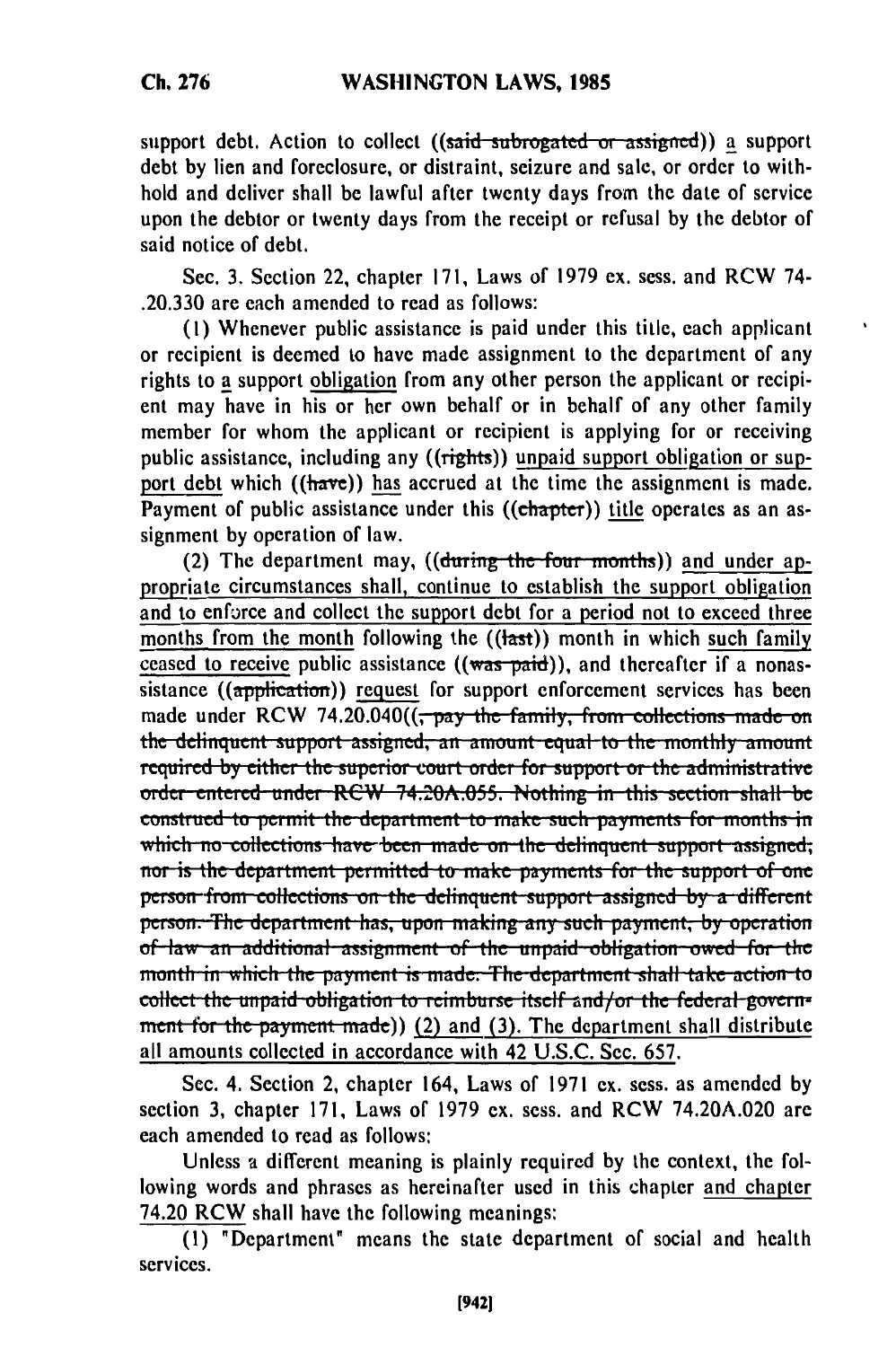(2) "Secretary" means the secretary of the department of social and health services, his designee or authorized representative.

**'3)** "Dependent child" means any person under the age of twenty-one who is not otherwise emancipated, self-supporting, married, or a member of the armed forces of the United States.

(4) "Support obligation" means the obligation to provide for the necessary care, support, and maintenance, including medical expenses, of a dependent child or other person as required by statutes and the common law of this or another state.

**(5)** "Superior court order" means any judgment, decree, or order of the superior court of the state of Washington, or a court of comparable jurisdiction of another state, establishing the existence of a support obligation and ordering payment of a set or determinable amount of support moneys((;  $\overline{or}$  an order of a court of comparable jurisdiction of another state ordering **payment of a set or determinable amount of support moneys)) to satisfy the** support obligation.

**(6)** "Administrative order" means any determination, finding, decree, or order for support issued by the department pursuant to RCW 74.20A- .055, or by an agency of another state pursuant to a substantially similar administrative process, establishing the existence of a support obligation and ordering the payment of a set or determinable amount of support moneys to satisfy the support obligation.

(((5)) **(7)** "Responsible parent" means a natural parent, adoptive parent, or stepparent of a dependent child.

 $((6))$  (8) "Stepparent" means the present spouse of the person who is either the mother, father, or adoptive parent of a dependent child, and such status shall exist and continue as provided for in RCW 26.16.205 unil the relationship is terminated by death or dissolution of marriage.

 $((\overline{(7)}))$  (9) "Support moneys" means any moneys or in-kind providings paid to satisfy a support obligation whether denominated as child support, spouse support, alimony, maintenance, or any other such moneys intended to satisfy an obligation for support of any person or satisfaction in whole or in part of arrears or delinquency on such an obligation.

**(10)** "Support debt" means any delinquent amount of support moneys which is due, owing, and unpaid under a superior court order or an administrative order, a debt for the payment of expenses for the reasonable or necessary care, support, and maintenance, including medical expenses, of a dependent child or other person for whom a support obligation is owed; or a debt under RCW 74.20A.100 or 74.20A.270. Support debt also includes any accrued interest, fees, or penalties charged on a support debt, and attorneys fees and other costs of litigation awarded in an action to establish and enforce a support obligation or debt.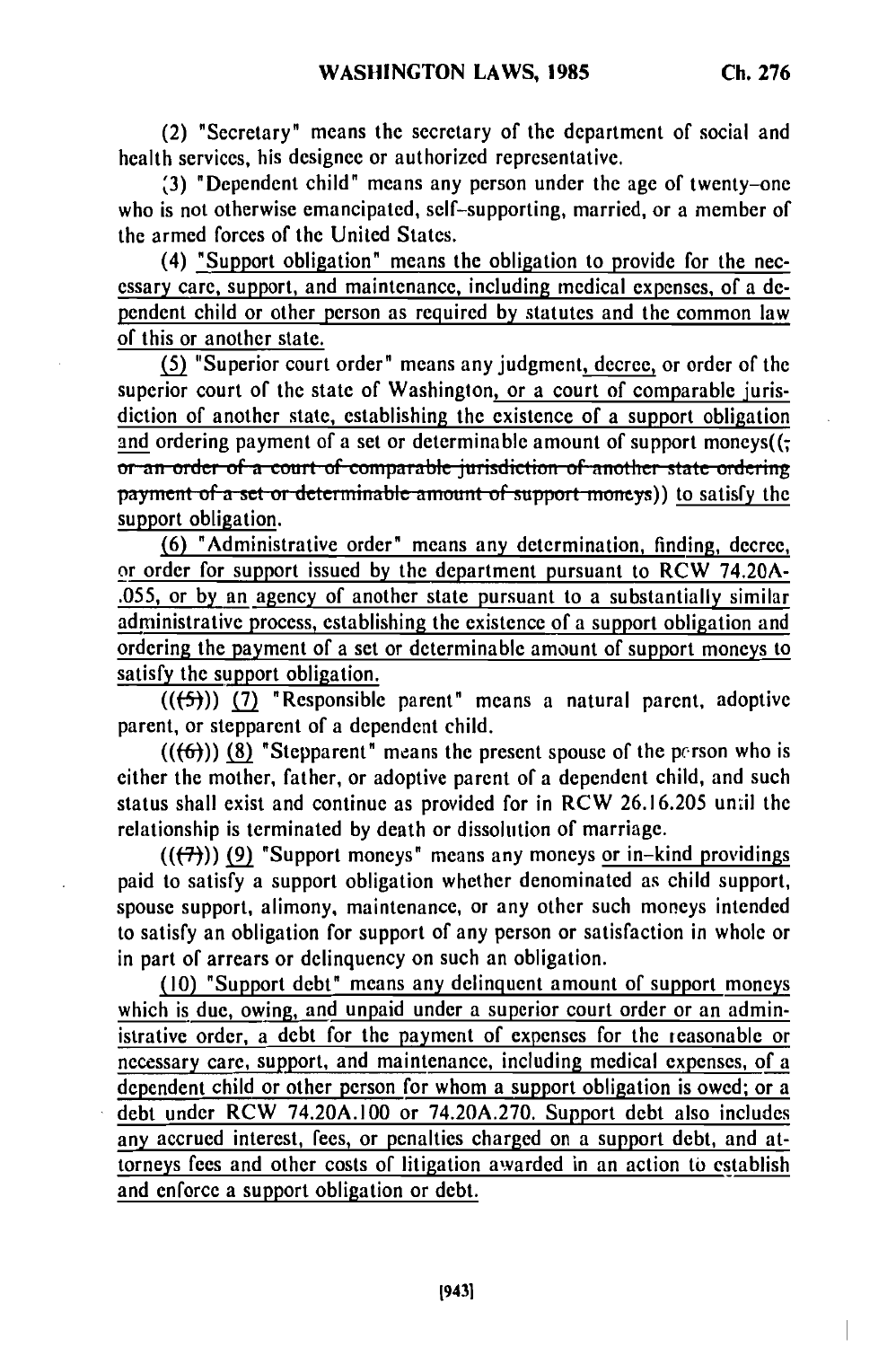**(1I)** "State" means any state or political subdivision, territory, or possession of the United States, the District *of* Columbia, and the commonwealth of Puerto Rico.

Sec. 5. Section 3, chapter 164, Laws of 1971 **ex.** sess. as last amended **by** section 40, chapter 260, Laws of 1984 and RCW 74.20A.030 are each amended to read as follows:

The department shall be subrogated to the right of any dependent child or children or person having the care, custody, and control of said child or children, if public assistance money is paid to or for the benefit of the child, to prosecute or maintain any support action or execute any administrative remedy existing under the laws of the state of Washington to obtain reimbursement of moneys expended, based on the support obligation of the responsible parent established **by** a superior court order or RCW **((26.16.205))** 74.20A.055. Distribution of any support moneys shall **b.** made in accordance with 42 U.S.C. Sec. 657.

No collection shall be made from a parent or other person who is the recipient of public assistance moneys while such person or persons are in such status except as provided in RCW 74.20A.270.

No collection action shall be taken against parents of children eligible for admission to, or children who have been released from, a state school for the developmentally disabled as defined **by** chapter **72.33** RCW.

The department may initiate, continue, maintain, or execute action to establish, enforce, and collect a support obligation, including establishing paternity and performing related services, under this chapter and chapter 74.20 RCW, or through the attorney general or prosecuting attorney under chapter 26.09, 26.18, 26.20, 26.21, or 26.26 RCW or other appropriate statutes or the common law of this state, for a period not to exceed three months from the month following the month in which the family or any member thereof ceases to receive public assistance and thereafter if a nonassistance request for support enforcement services has been made under RCW 74.20.040.

Sec. 6. Section **8,** chapter 164, Laws of 1971 ex. sess. as last amended **by** section **6,** chapter 171, Laws of 1979 ex. sess. and RCW 74.20A.080 are each amended to read as follows:

Twenty-one days after service of a notice of debt as provided for in <u>Recally the days a</u>fter service of a holice of debt as provided for in-<br>DCW 74.20A.040 ((stating a support debt account and (as acquires based.) **upon** 14.2011.040 (Stating a support ucor accrued and/or accruing base upon subrogation to or assignment of the amount required to be paid under<br>any superior court order)), or twenty-one days after service of the notice and finding of financial responsibility or as otherwise appropriate under RCW 74.20A.055, or as appropriate under RCW 74.20A.270, the secretary is hereby authorized to issue to any person, firm, corporation, association, political subdivision or department of the state, an order to withhold and deliver property of any kind including, but not restricted to, earnings which are due, owing, or belonging to the debtor, when the secretary has reason to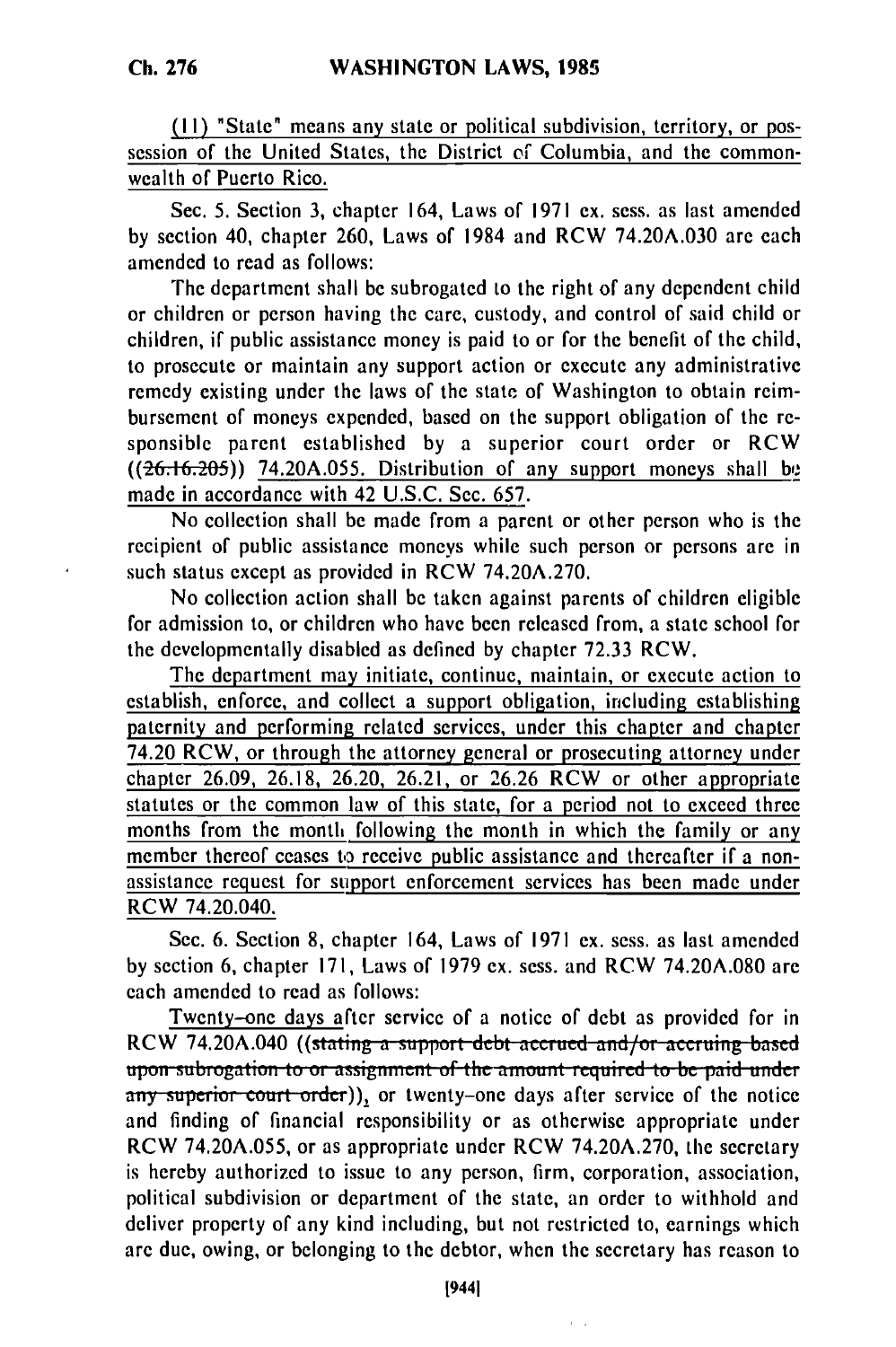believe that there is in the possession of such person, firm, corporation, association, political subdivision or department of the state property which is due, owing, or belonging to said debtor. The order to withhold and deliver shall state the amount of the support debt accrued, and shall state in summary the terms of RCW 74.20A.090 and 74.20A.100. The order to withhold and deliver shall be served in the manner prescribed for the service of a summons in a civil action or by certified mail, return receipt requested. Any person, firm, corporation, association, political subdivision or department of the state upon whom service has been made is hereby required to answer said order to withhold and deliver within twenty days, exclusive of the day of service, under oath and in writing, and shall make true answers to the matters inquired of therein. The secretary may require further and additional answers to be completed by the person, firm, corporation, association, political subdivision or department of the state. In the event there is in the possession of any such person, firm, corporation, association, political subdivision or department of the state any property which may be subject to the claim of the department of social and health services, such property shall be withheld immediately upon receipt of the order to withhold and deliver and shall, after the twenty day period, upon demand, be delivered forthwith to the secretary. The secretary shall hold said property in trust for application on the indebtedness involved or for return, without interest, in accordance with final determination of liability or nonliability. In the alternative, there may be furnished to the secretary a good and sufficient bond, satisfactory to the secretary, conditioned upon final determination of liability. Where money is due and owing under any contract of employment, express or implied, or is held by any person, firm, corporation, or association, political subdivision or department of the state subject to withdrawal by the debtor, such money shall be delivered by remittance payable to the order of the secretary. Delivery to the secretary of the money or other property held or claimed shall satisfy the requirement of the order to withhold and deliver. Delivery to the secretary shall serve as full acquittance and the state warrants and represents that it shall defend and hold harmless for such actions persons delivering money or property to the secretary pursuant to this chapter. The state also warrants and represents that it shall defend and hold harmless for such actions persons withholding money or property pursuant to this chapter. The foregoing is subject to the exemptions contained in RCW 74.20A.090.

The secretary shall also, on or before the date of service of the order to withhold and deliver, mail or cause to be mailed by certified mail a copy of the order to withhold and deliver to the debtor at the debtor's last known post office address, or, in the alternative, a copy of the order to withhold and deliver shall be served on the debtor in the same manner as a summons in a civil action on or before the date of service of the order or within two days thereafter. The copy of the order shall be mailed or served together with a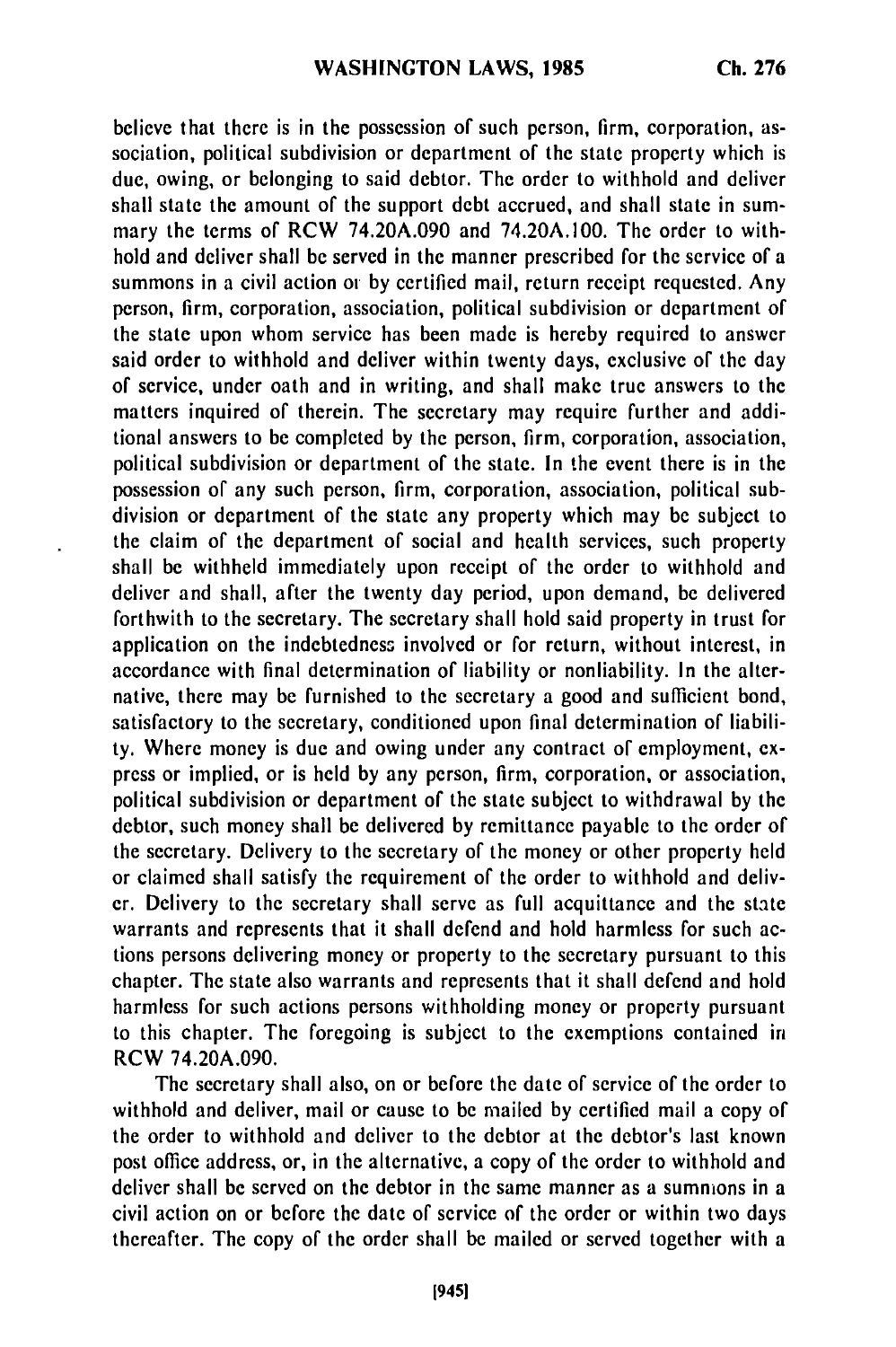concise explanation of the right to petition for a hearing. This requirement is not jurisdictional, but, if the copy is not mailed or served as in this section provided, or if any irregularity appears with respect to the mailing or service, the superior court, in its discretion on motion of the debtor promptly made and supported by affidavit showing that the debtor has suffered substantial injury due to the failure to mail the copy, may set aside the order to withhold and deliver and award to the debtor an amount equal to the damages resulting from the secretary's failure to serve on or mail to the debtor the copy.

An order to withhold and deliver issued in accordancc with this section has priority over any other wage assignment or garnishment, except for another wage assignment or garnishment for support moneys.

Any person, firm, corporation, association, or political subdivision or department of the state required to withhold and deliver the earnings of a debtor under this action may deduct a processing fee from the remainder of the debtor's earnings, even if the remainder would otherwise be exempt under RCW 74.20A.090. The processing fee shall not exceed ten dollars for the first disbursement to the department and one dollar for each subsequent disbursement ui:der the order to withhold and deliver.

Sec. 7. Section 10, chapter 164, Laws of 1971 ex. sess. as amended by section II, chapter 183, Laws of 1973 1st ex. sess. and RCW 74.20A.100 are each amended to read as follows:

Should any person, firm, corporation, association, political subdivision or department of the state fail to make answer to an order to withhold and deliver within the time prescribed herein; or fail or refuse to deliver property pursuant to said order; or after actual notice of filing of a support lien, pay over, release, sell, transfer, or convey real or personal property subject to a support lien to or for the benefit of the debtor or any other person; or fail or refuse to surrender upon demand property distrained under RCW 74.20A.130 or fail or refuse to honor an assignment of wages presented by the secretary, said person, firm, corporation, association, political subdivision or department of the state shall be liable to the department in an amount equal to one hundred percent of the value of the debt which is the basis of the lien, order to withhold and deliver, distraint, or assignment of wages, together with costs, interest, and reasonable attorney fees. If a judgment has been entered as the result of an action in superior court against a person, firm, corporation, association, political subdivision, or department of the state based on a violation of this section, the secretary is authorized to issue a notice of debt pursuant to RCW 74.20A.040 and to take appropriate action to collect the debt under this chapter.

Sec. 8. Section 16, chapter 164, Laws of 1971 ex. sess. as amended by section 8, chapter 171, Laws of 1979 ex. sess. and RCW 74.20A.160 are each amended to read as follows: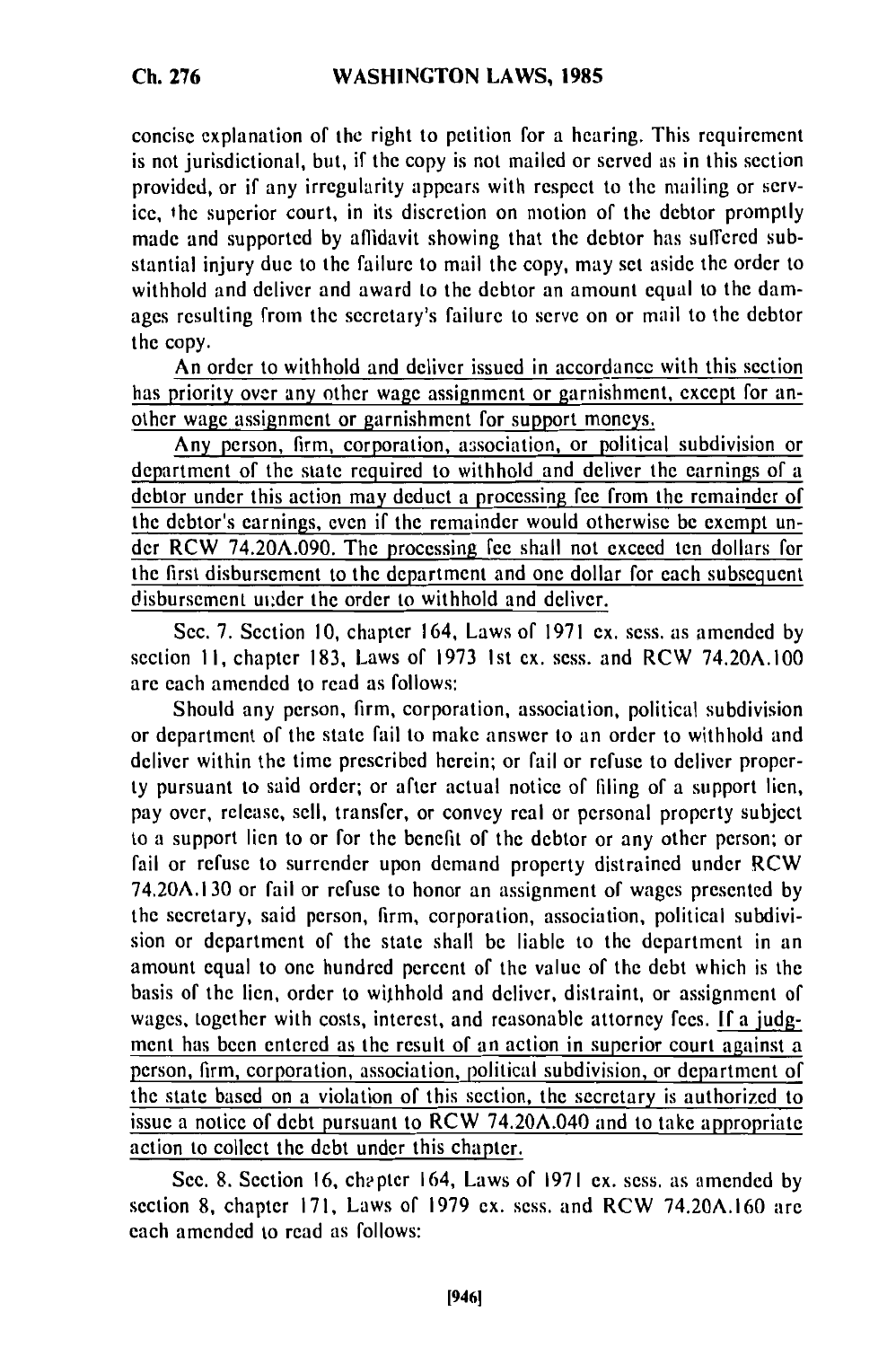With respect to any arrearages on a support debt assessed under RCW 74.20A.040, 74.20A.055, or 74.20A.270, the secretary may at any time consistent with the income, earning capacity and resources of the debtor, set or reset a level and schedule of payments to be paid upon ((the)) a support debt. The secretary may, upon petition of the debtor providing sufficient evidence of hardship, after consideration of the standards established in RCW 74.20.270, release or refund moneys taken pursuant to RCW 74.20A.080 to provide for the reasonable necessities of the responsible parent or parents and minor children in the home of the responsible parent. Nothing in this section shall be construed to require the secretary to take any action which would require collection of less than the obligation for current support required under a superior court order or an administrative order or to take any action which would result in a bar of collection of arrearages from the debtor **by** reason of the statute of limitations.

Sec. 9. Section **18,** chapter 164, Laws of 1971 ex. sess. as amended by section 16, chapter 183, Laws of 1973 1st **ex.** sess. and RCW 74.20A.180 are each amended to read as follows:

If the secretary finds that the collection of any support debt, accrued under a superior court order, based upon subrogation  $((to))$  or an authorization to enforce and collect under RCW 74.20A.030, or assignment of, or a request for support enforcement services to enforce and collect the amount of support ordered by any superior court order is in jeopardy,  $((he))$  the secretary may make a written demand under RCW 74.20A.040 for immediate payment of the support  $det((\tau))$  and, upon failure or refusal immediately to pay said support debt,  $((he))$  may file and serve liens pursuant to RCW 74.20A.060 and 74.20A.070, without regard to the twenty day period provided for in RCW 74.20A.040: PROVIDED, That no further action under RCW 74.20A.080, 74.20A.130 and 74.20A.140 may be taken until the notice requirements of RCW 74.20A.040 are met.

Sec. 10. Section 20, chapter 164, Laws of 1971 ex. sess. as last amended by section 9, chapter 171, Laws of 1979 ex. sess. and RCW 74- .20A.200 are each amended to read as follows:

Any person against whose property a support lien has been filed or an order to withhold and deliver has been served pursuant to this chapter may apply for relief to the superior court of the county wherein the property is located ((on the basis that no support debt is due and owing)). It is the intent of this chapter that jurisdictional and constitutional issues, if any, shall be subject to review, but that administrative remedies be exhausted prior to judicial review.

Sec. II. Section 23, chapter 164, Laws of 1971 ex. sess. as amended by section 21, chapter 183, Laws of 1973 Ist ex. sess. and RCW 74.20A.230 are each amended to read as follows: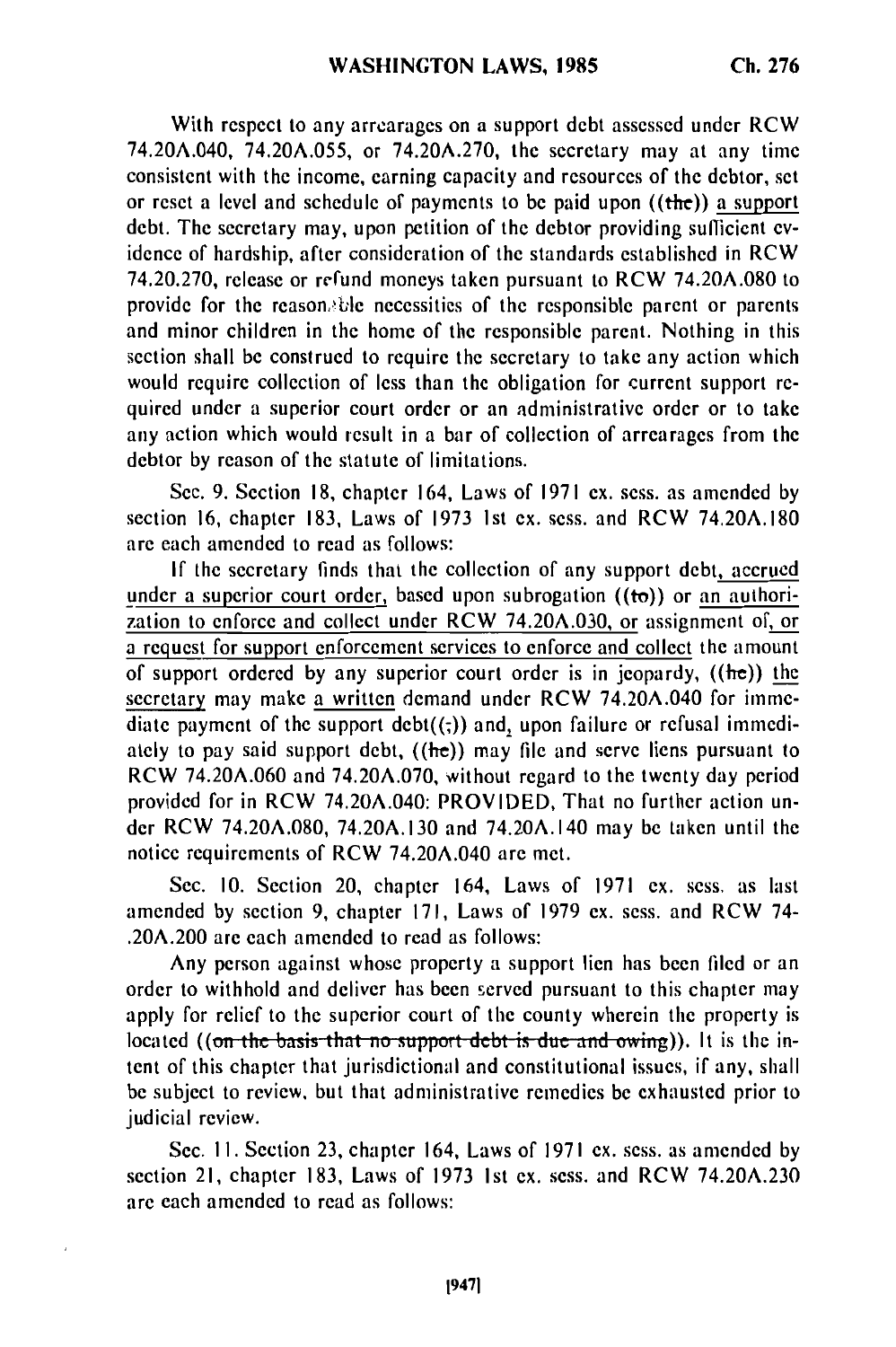No employer shall discharge or discipline an employee or refuse to hire a person for reason that an assignment of earnings has been presented in settlement of a support debt or that a support lien or order to withhold and deliver has been served against said employee's earnings $(($ : **PROVIDED**; **That this provision shall not apply if more than three support liens or orders** to withhold and deliver are served upon the same employer within any peri-<br>od of twelve consecutive months)). If an employer discharges or disciplines an employee or refuses to hire a person in violation of this section, the employee or person shall have a cause of action against the employer. The employer shall be liable for double the amount of lost wages and any other damages suffered as a result of the violation and for costs and reasonable attorney fees, and shall be subject to a civil penalty of not more than two thousand five hundred dollars for each violation. The employer may also be ordered to hire, rehire, or reinstate the aggrieved individual.

Sec. 12. Section 24, chapter 164, Laws of 1971 ex. sess. as amended by section 22, chapter 183, Laws of 1973 Ist ex. sess. and RCW 74.20A.240 are each amended to read as follows:

Any person, firm, corporation, association, political subdivision or department of the state employing a person owing a support debt or obligation, shall honor, according. to its terms, a duly executed assignment of earnings presented by the secretary as a plan to satisfy or retire a support debt or obligation. This requirement to honor the assignment of earnings and the assignment of earnings itself shall be applicable whether said ea,

ings are to be paid presently or in the future and shall continue in force an'a effect until released in writing by the secretary. Payment of moneys pursuant to an assignment of earnings presented by the secretary shall serve as full acquittance under any contract of employment, and the state warrants and represents it shall defend and hold harmless such action taken pursuant to said assignment of earnings. The secretary shall be released from liability for improper receipt of moneys under an assignment of earnings upon return of any moneys so received.

An assignment of earnings presented by the secretary in accordance with this section has priority over any other wage assignment or garnishment, except for another wage assignment or garnishment for support moneys.

The employer may deduct a processing fee from the remainder of the debtor's earnings, even if the remainder would be exempt under RCW 74- .20A.090. The processing fee shall not exceed ten dollars from the first disbursement to the department and one dollar for each subsequent disbursement under the assignment of earnings.

Sec. 13. Section 25, chapter 164, Laws of 1971 ex. sess. as last amended by section 20, chapter 171, Laws of 1979 ex. sess. and RCW 74- .20A.250 are each amended to read as follows: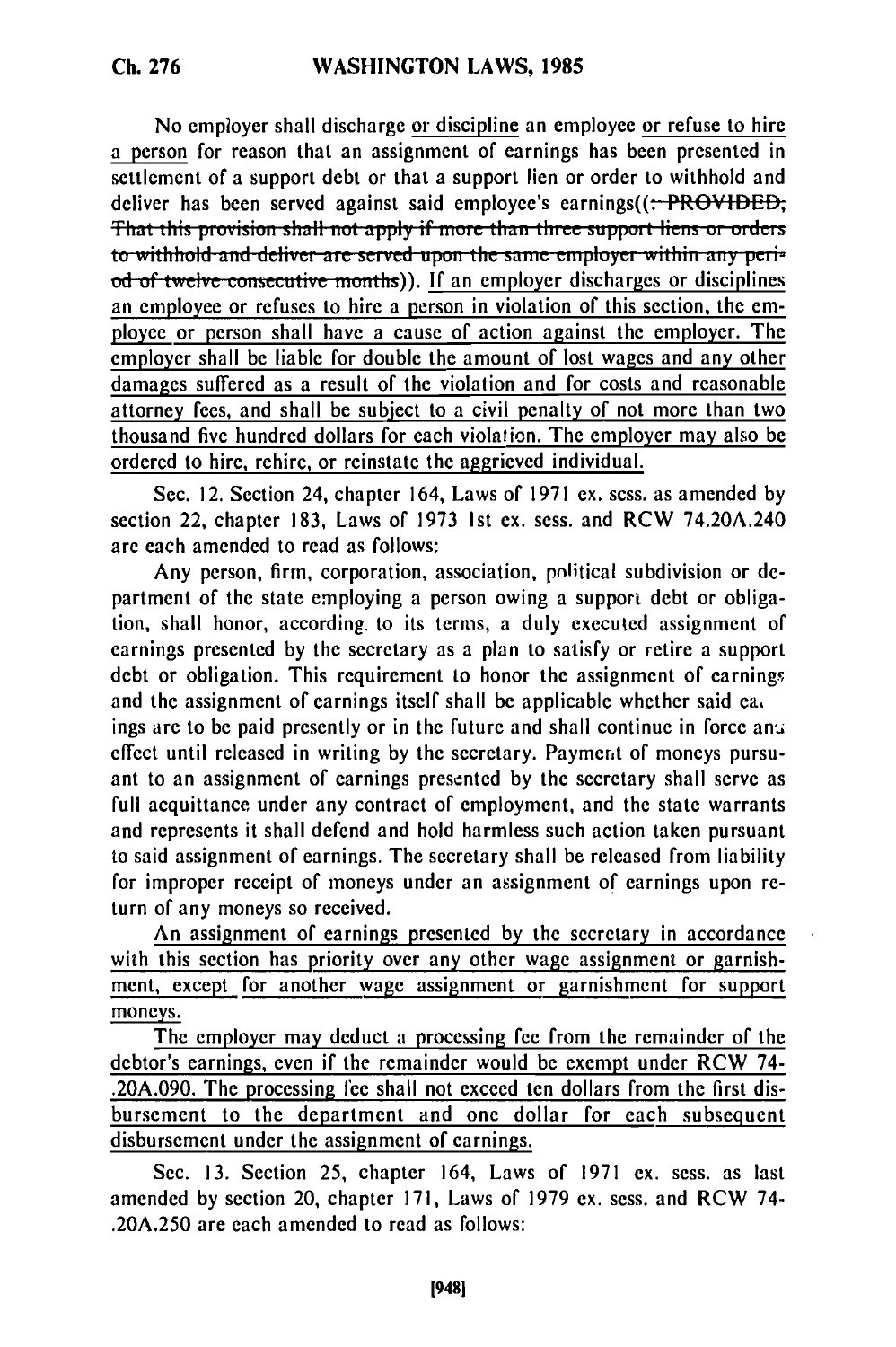**((By accepting public assistance, the recipient is))** Whenever the secretary has been authorized under RCW 74.20.040 to take action to establish, enforce, and collect support moneys, the custodial parent and the child or children are deemed, without the necessity of signing any document, to have appointed the secretary as his or her true and lawful attorney in fact to act in his or her name, place, and stead to perform the specific act of endorsing any and all drafts, checks, money orders or other negotiable instruments representing support payments which are received on behalf of said child or children ((as reimbursement for the public assistance moneys pre**viously paid to said recipient))** to effect proper and lawful distribution of the support moneys in accordance with 42 U.S.C. Sec. 657.

Sec. 14. Section 18, chapter 171, Laws of 1979 ex. sess. as amended by section 41, chapter 260, Laws of 1984 and RCW 74.20A.270 are each amended to read as follows:

The secretary may issue a notice of support debt to any person, firm, corporation, association or political subdivision of the state of Washington or any officer or agent thereof who has violated RCW 74.20A.100, who is in possession of support moneys, or who has had support moneys in his or her possession at some time in the past, which support moneys were or are claimed by the department as the property of the department by assignment, subrogation, or by operation of law or legal process under chapter 74.20A RCW, if the support moneys have not been remitted to the department as required by law.

The notice shall describe the claim of the department, stating the legal basis for the claim and shall provide sufficient detail to enable the person, firm, corporation, association or political subdivision or officer or agent thereof upon whom service is made to identify the support moneys in issue or the specific violation of RCW 74.20A.100 that has occurred. The notice may also make inquiry as to relevant facts necessary to the resolution of the issue.

The notice may be served by certified mail, return receipt requested, or in the manner of a summons in a civil action. Upon service of the notice all moneys not yet disbursed or spent or like moneys to be received in the future are deemed to be impounded and shall be held in trust pending answer to the notice and any hearing which is requested.

The notice shall be answered under oath and in writing within twenty days of the date of service, which answer shall include true answers to the matters inquired of in the notice. The ((notice)) answer shall also either acknowledge the department's right to the moneys or request an administrative hearing to contest the allegation that RCW 74.20A.100 has been violated, or determine the rights to ownership of the support moneys in issue. The hearing shall be held pursuant to this section, chapter 34.04 RCW, and the rules of the department and shall be a contested case as provided for in chapter 34.04 RCW. The burden of proof to establish ownership of the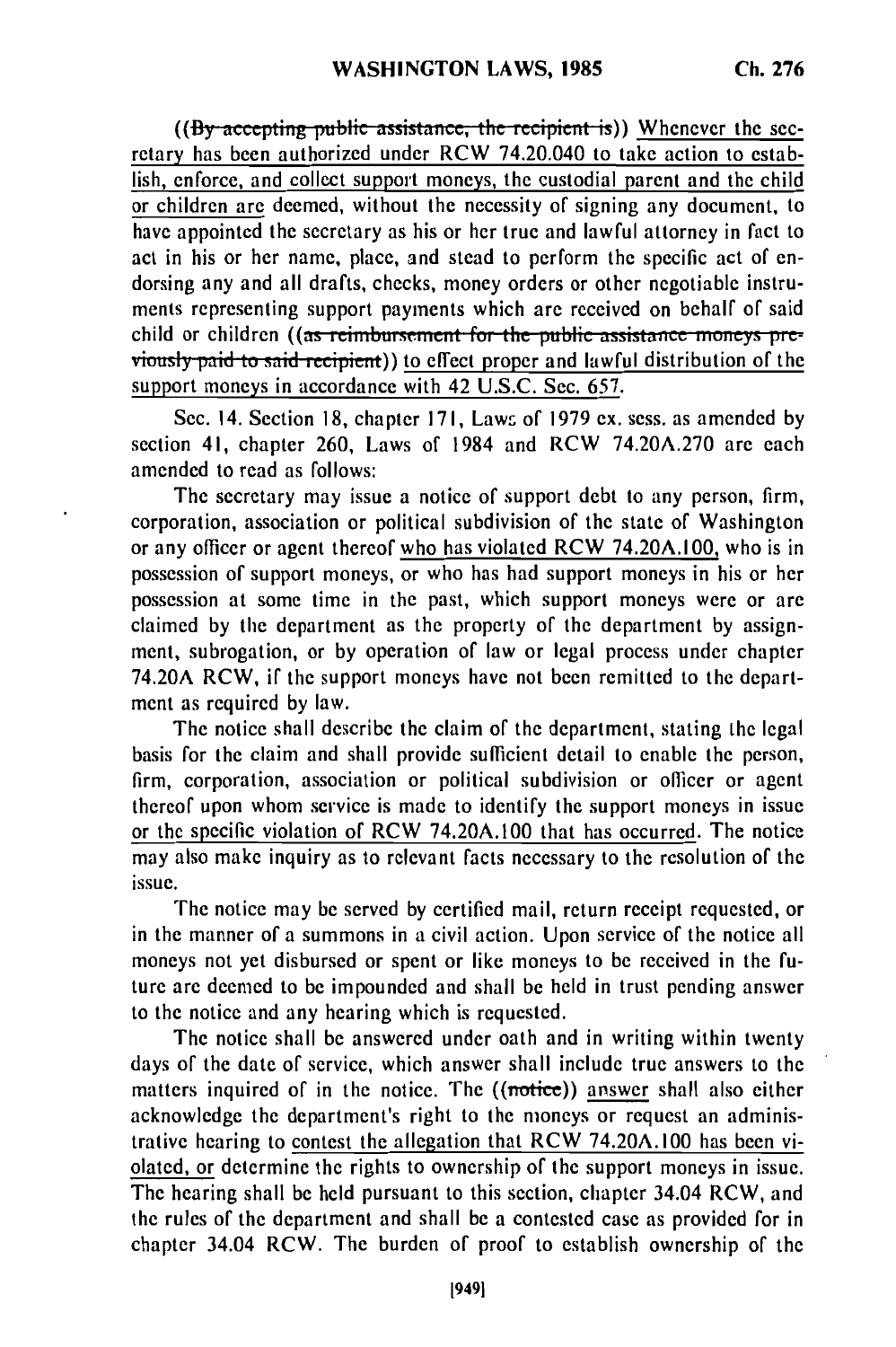support moneys claimed, including but not limited to moneys not yet disbursed or spent, is on the department.

If no answer is made within the twenty days, the department's claim shall be assessed and determined and subject to collection action as a support debt pursuant to chapter 74.20A RCW. Any such debtor may, at any time within one year from the date of service of the notice of support debt, petition the secretary or the secretary's designee for a hearing upon a showing of any of the grounds enumerated in RCW 4.72.010 or superior court civil rule 60. A copy of the petition shall also be served on the department. The filing of the petition shall not stay any collection action being taken, but the debtor may petition the secretary or the secretary's designee for an order staying collection action pending final decision of the secretary or the secretary's designee or the courts on any appeal made pursuant to chapter 34.04 RCW. Any moneys held and/or taken by collection action prior to the date of any such stay and any support moneys claimed by the department, including moneys to be received in the future to which the department may have a claim, shall be held in trust pending final decision and appeal, if any, to be disbursed in accordance with the final decision. The secretary or the secretary's designee shall condition the stay to provide for the trust.

If the hearing is granted it shall be an administrative hearing limited to the determination of the ownership of the moneys claimed in the notice of debt. The right to the hearing is conditioned upon holding of any funds not yet disbursed or expended or to be received in the future in trust pending the final order in these proceedings or during any appeal made to the courts. The secretary or the secretary's designee shall enter an appropriate order providing for the terms of the trust.

The hearing shall be a contested case as provided for in chapter 34.04 RCW and shall be held pursuant to this section, chapter 34.04 RCW, and the rules of the department. The hearing shall be promptly scheduled within thirty days from the date of receipt of the answer by the department. The hearing shall be conducted by a duly qualified hearing examiner appcinted for that purpose. Hearings may be held in the county of residence of the debtor or other place convenient to the debtor.

**If** the debtor fails to appear at the hearing, the hearing examiner shall, upon showing of valid service, enter an initial decision and order declaring the amount of support moneys, as claimed in the notice, to be assessed and determined and subject to collection action. Within thirty days of entry of the decision and order the debtor may petition the secretary or the secretary's designee to vacate the decision and order upon a showing of any of the grounds enumerated in RCW 4.72.010 or superior court civil rule 60.

The hearing and review process shall be as provided for in RCW 74.20A.055.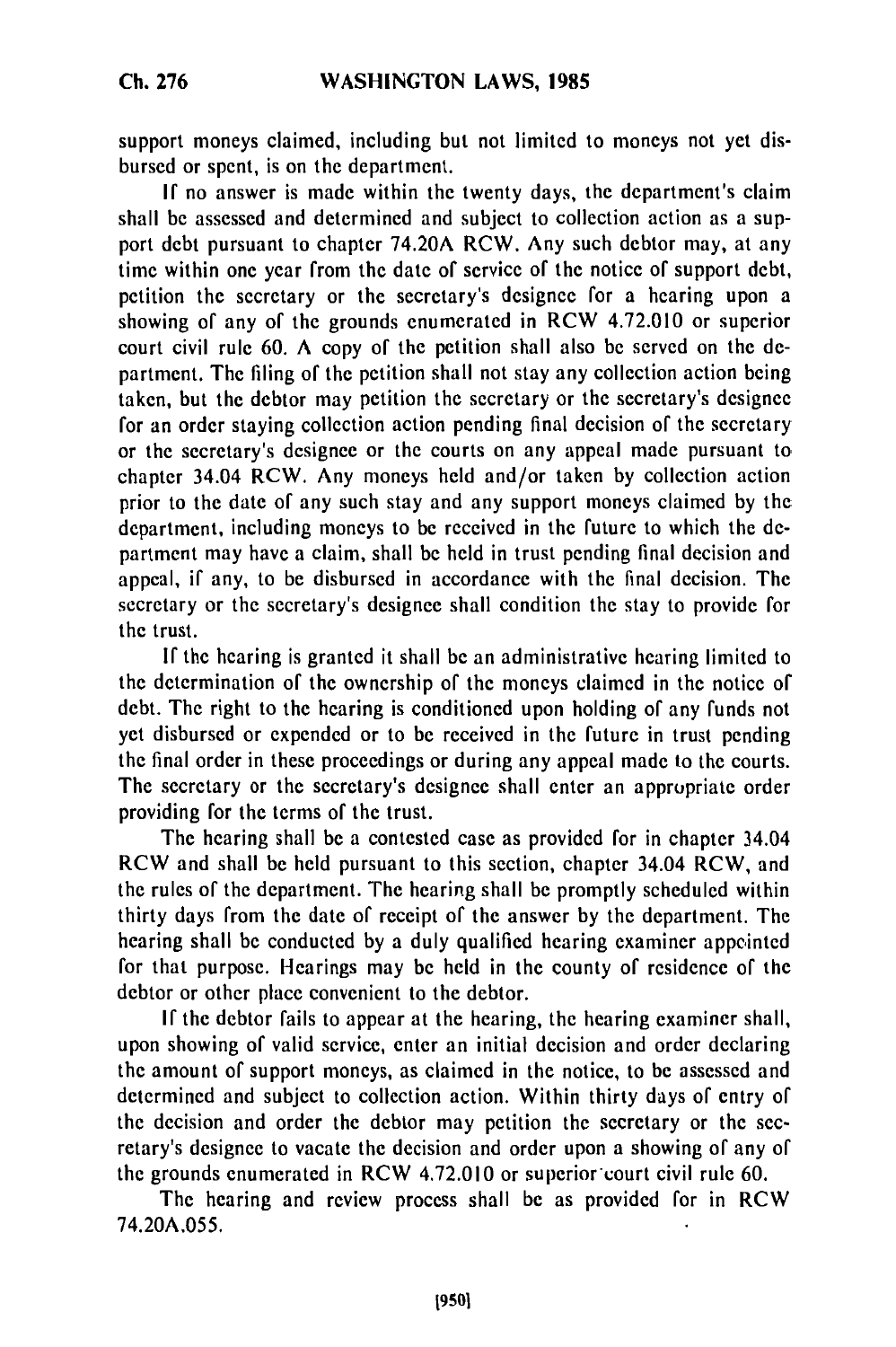## **WASHINGTON LAWS, 1985**

If, at any time, the superior court enters judgment for an amount of debt at variance with the amount determined by the final order in these proceedings, the judgment shall supersede the final order in these proceedings. Any debt determined by the superior court in excess of the amount determined by the final order in these proceedings shall be the property of the department as assigned under 42 U.S.C.  $602(A)(26)(a)$ , RCW 74.20-.040, 74.20A.250, 74.20.320, or 74.20.330. The department may, despite any final order in these proceedings, take action pursuant to chapters 74.20 or 74.20A RCW to obtain such a judgment or to collect moneys determined by such a judgment to be due and owing.

If public assistance moneys have been paid to a parent for the benefit of that parent's minor dependent children, debt under this chapter shall not be incurred by nor at any time be collected from that parent because of that payment of assistance. Nothing in this section prohibits or limits the department from acting pursuant to RCW 74.20.320 and this section to assess a debt against a recipient or ex-recipient for receipt of support moneys paid in satisfaction of the debt assigned under RCW 74.20.330 which have been assigned to the department but were received by a recipient or ex-recipient from another responsible parent and not remitted to the department. To collect these wrongfully retained funds from the recipient, the department may not take collection action in excess of ten percent of the grant payment standard during any month the public assistance recipient remains in that status unless required by federal law. Payments not credited against the department's debt pursuant to RCW 74.20.101 may not be assessed or collected under this section.

NEW SECTION. Sec. 15. A new section is added to chapter 74.20A RCW to read as follows:

A support obligation arising under the statutes or common law of this state binds the responsible parent, present in this state, regardless of the presence or residence of the custodian or children. The obligor is presumed to have been present in the state of Washington during the period for which support is sought until otherwise shown. The department may establish an administrative order pursuant to RCW 74.20A.055 that is based upon any support obligation imposed or imposable under the statutes or common law of any state in which the obligor was present during the period for which support is sought.

NEW SECTION. Sec. 16. Section 3, chapter 322, Laws of 1959, section 2, chapter 206, Laws of 1963 and RCW 74.20.020 are each repealed.

NEW SECTION. Sec. 17. The department of social and health services office of support erforcement is the designated agency in Washington state to administer the child support program under Title IV-D of the federal social security act and is responsible for providing necessary and mandated support enforcement services and ensuring that such services are